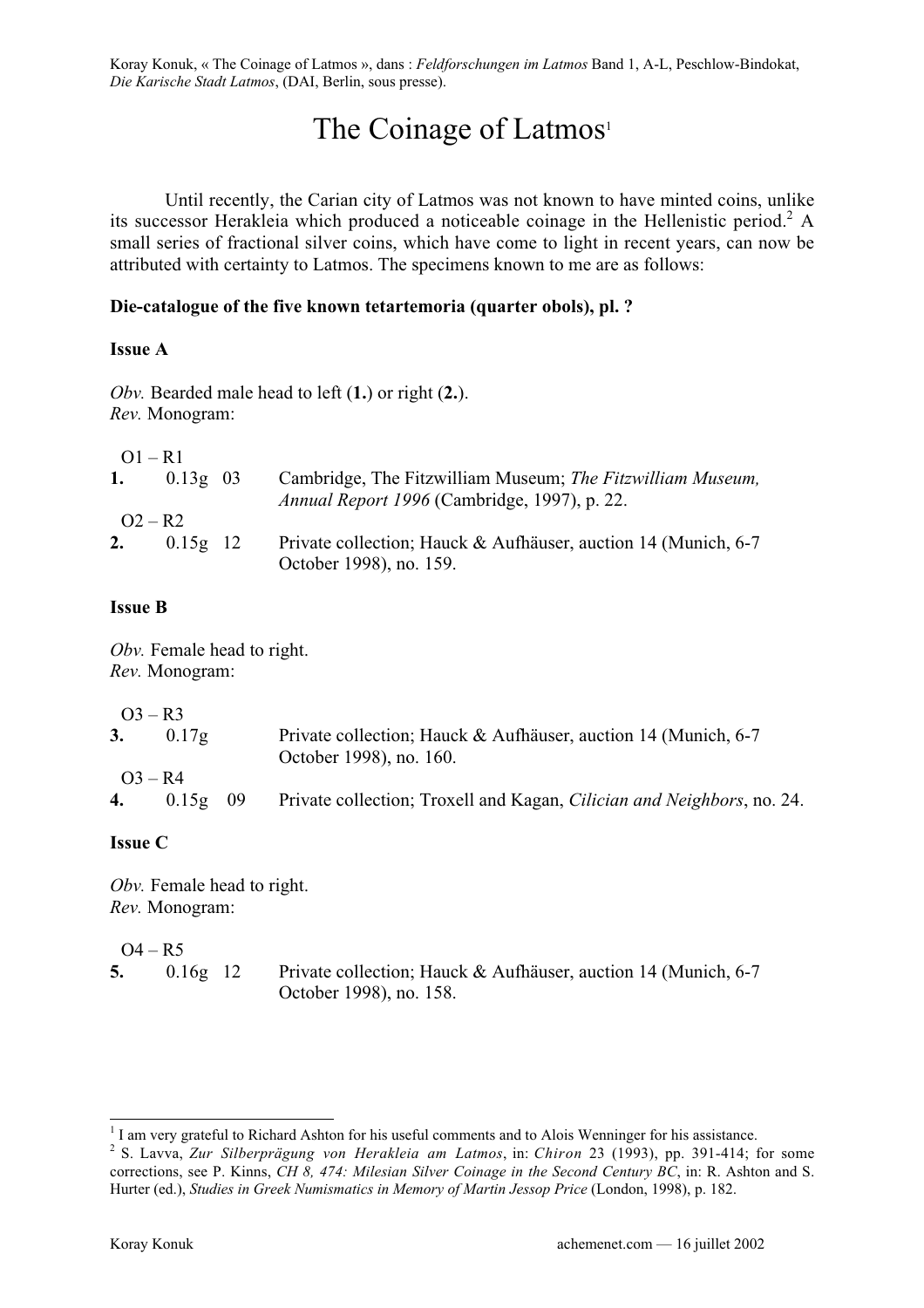The first specimen to have been published was part of a group of 81 silver fractions from southwest Asia Minor that were acquired by various private collectors in 1984 and 1985 and published by Hyla Troxell and Jonathan Kagan in  $1989$ .<sup>3</sup> Although they could not make precise mint attributions, it was clear that many of these coins, of which 53 were catalogued in the article, originated from Cilicia and Caria.<sup>4</sup> They came in five lots and at least part appeared to derive from a single hoard. The coins in Lot D, which comprised the specimen attributable to Latmos and 23 other fractions, were, according to Troxell and Kagan, very probably from the hoard. Of these 24 coins, 6 are definitely from Carian mints while the remainder are probably from Cilicia. The silver fraction listed as no. 24, weighing 0.15g with a die-axis at 09, was described as bearing on the obverse a beardless head to right with the hair rolled up behind; and on the reverse, the letter T above an uncertain object drawn like thus: , which was described as a possible noose, or snare. It was also suggested that the letter T might have indicated the denomination: a tertartemorion (quarter obol). In the absence of other evidence no attribution was attempted.

The second specimen to surface was acquired in 1996 by the Department of Coins and Medals of the Fitzwilliam Museum in Cambridge. It was part of a group of silver fractions from Asia Minor, mainly from Ionia, Caria and Cilicia, offered for sale to the Museum by Spink of London. Among the group, some 43 silver fractions were acquired thanks to the generosity of the Friends of the Fitzwilliam, the Burn Fund and the late Iain Murray who donated two silver fractions, one of which is the specimen under consideration.<sup>5</sup> Murray indicated that all these fractions belonged to a private collector based in the Izmir (Smyrna) area who had acquired many of his coins in the 1980's and 1990's. Save for the coins of Ionia and a few of other northern regions, in overall condition and composition the lot, with coins from Caria and Cilicia, is similar to the group published by Troxell and Kagan. The inclusion of a very rare coin in each of these two groups may indeed suggest that, although mixed with coins from other provenances, a number of these coins may be from the same find. When I catalogued the Fitzwilliam specimen in the *Annual Report 1996* I was not aware of the first specimen published by Troxell and Kagan. I gave the following description in the *Annual Report 1996*: uncertain mint of Cilicia, AR fraction, *c.* 350 BC; obverse: male head to left; reverse: monogram in incuse square (apparently unpublished), 0.13g. Misled by the large number of Cilician fractions in the Spink lot, I tentatively suggested a mint in Cilicia. However, I interpreted the uncertain object of the reverse as a monogram of which I could read the Greek letters alpha, mu, and tau. The alpha, which is clearly visible on the Fitzwilliam specimen within the first half of the letter mu, can also be seen, although less distinctly, on the Troxell-Kagan specimen which, unlike the Fitzwilliam specimen, did have one further letter, although indistinct, perhaps an omicron, added to the lower right end of mu. In 1997 I finally became aware of the Troxell-Kagan specimen and considered whether these fractions might not be in fact from a Carian mint. I tried all possible letter combinations and found that only Latmos would include all the identifiable letters of the monogram, the initial lambda being the first half of the letter mu.<sup>6</sup> And indeed, the Fitzwilliam monogram is made of the first four letters of *LATM*-os; the Troxell-Kagan specimen appears to include a fifth letter which, aptly enough, could be an omicron.

 3 H. A. Troxell and J. H. Kagan, *Cilician and Neighbors in Miniature*, in: G. Le Rider *et al.* (eds) *Kraay-Mørkholm Essays* (Louvain-la-Neuve, 1989), p. 279, no. 24, pl. LXIV, 24a. <sup>4</sup>

<sup>&</sup>lt;sup>4</sup> From Caria: catalogue nos. 1, 8, 10, 22, 24, and also several others that were not catalogued but simply mentioned in footnotes 2 and 3.

 $<sup>5</sup>$  *The Fitzwilliam Museum, Annual Report 1996* (Cambridge, 1997), pp. 22-23; 26.</sup>

<sup>&</sup>lt;sup>6</sup> This attribution to Latmos was part of a number of new Carian coin attributions that I was scheduled to present in September 1997 at the XIIth International Numismatic Congress in Berlin in a paper entitled *Attributing Some Carian Incerti*. I could not attend the Congress, but see my paper's abstract in *XII. Internationaler Numismatischer Kongreß. Vortragszusammenfassungen* (Berlin, 1997), pp. 87-88.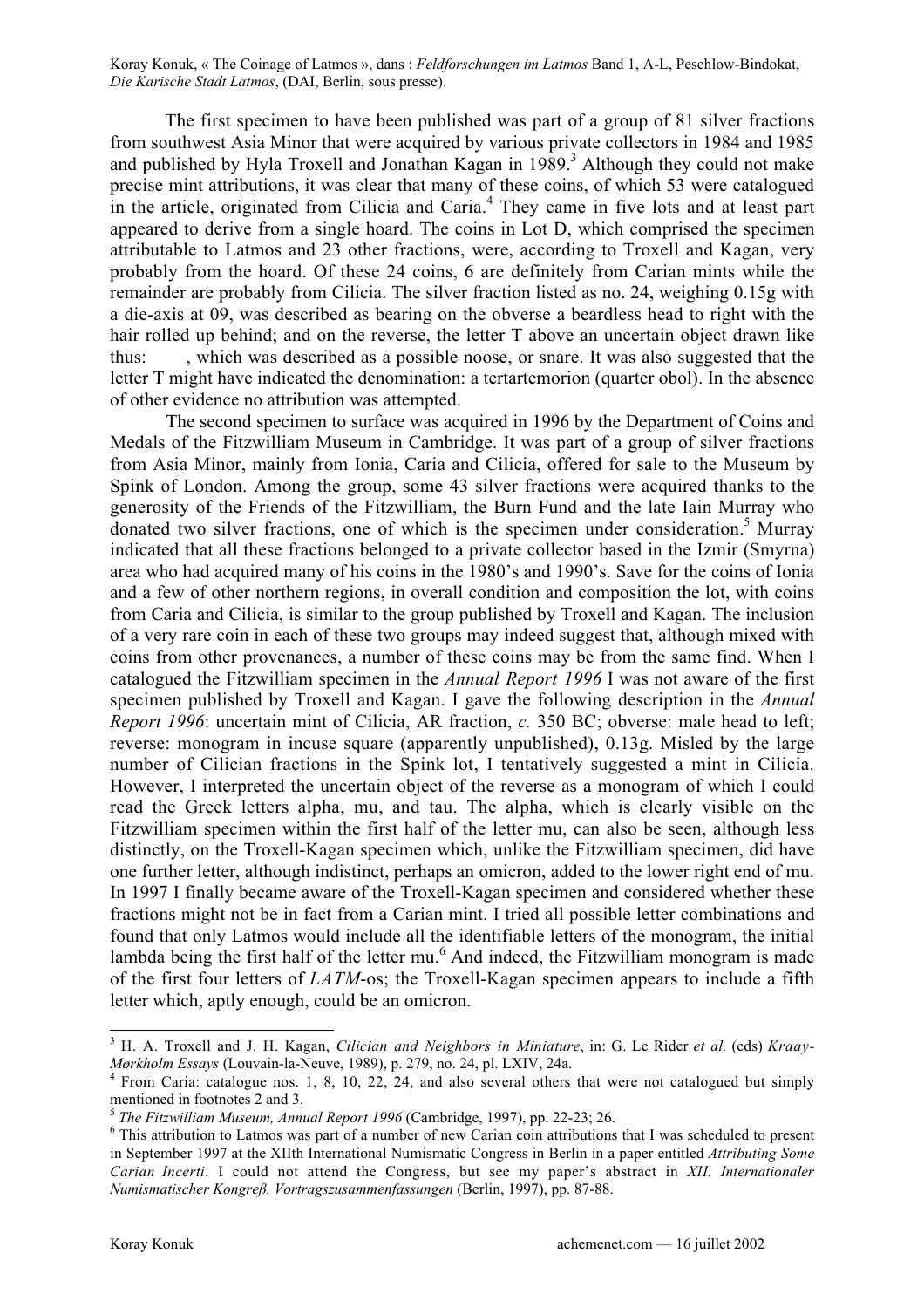Finally, in 1988, three new specimens appeared in a German auction catalogue Hauck & Aufhäuser, auction 14 (Munich, 6-7 October 1998), nos. 158, 159, and 160, correctly attributed to Latmos.<sup>7</sup> Coin no. 159 belongs to the same issue as the Fitzwilliam specimen and no. 160 appears to be from the same obverse but different reverse dies as the Troxell-Kagan specimen. The dies of the third coin, no. 158, were engraved in a slightly different manner, and show a more developed, and perhaps, later style. Its reverse bears a monogram that is made of better formed, bolder and more angular letters, and one can easily make out mu, alpha, lambda, and tau. Alois Wenninger, responsible for ancient coins at Hauck & Aufhäuser, kindly informed me that no. 160 had been in a German private collection for the past 10-15 years, but that nos. 158 and 159 had been recently found in the Magnesia-Latmos area. This provenance is indeed conclusive evidence for associating the letters of the monograms with Latmos. The monogram on coin no. 158 is clearly made of the Greek letters lambda, alpha, tau and mu. In general, only the first two or three letters of the issuing ethnic are indicated on coins, and this is particularly the case when they are small. Two specimens, which share the same obverse die (Issue B), are characterised by two more letters that hang on the bottom right end of the monogram for *LATM*. As we have just seen, the additional letter on the Troxell-Kagan specimen is probably an omicron, although one would need to see the coin in the flesh to be certain. On the other specimen with additional letters (Hauck  $\&$ Aufhäuser, no. 160), there seems to be a triangular shape with its apex downward prolonged by a circle, half of which appears off-flan. Wenninger regards these two signs as omicron and upsilon that would give a monogram including all the letters for *LATMOU*, the name of the city in the genitive form. However, mint names on coins are virtually always expressed as ethnics in the genitive plural form (*e.g. Ephesi\_n*, *Magnet\_n*, "[coin] of the people of Ephesos, of the people of Magnesia").<sup>8</sup> We would therefore expect to have *Latmi\_n* rather than *Latmou*, but neither an omega nor a nu can be distinguished. If, nonetheless, we accept *Latmou*, this form of a city-name in the genitive singular would be, as far as I know, unique in Asia Minor.<sup>9</sup> There is, however, an interesting parallel with the early IVth century BC coinage of Cilicia where a number of mints use the neuter singular – or might these be old-fashioned genitive plurals? Kraay suggested that since the Cilician mints frequently coined as agents for Persian satraps, there was perhaps some point in drawing a distinction between an issue produced on the authority of the local council, and one minted on commission for somebody else.10 Would it be possible then that with *Latmou* "[coin] of Latmos", as opposed to *Latmi\_n* "[coin] of the people of Latmos" we have an indication of the political regime in place at Latmos *c.* 400-380 BC (see below for the dating). Might this be the coinage of a city controlled by a ruler where the demos, if it existed at all, was not in charge of minting operations?<sup>11</sup> An interesting comparison can be made with the coinage of Magnesia on the Maeander under Themistokles and his son Archepolis who issued a number of silver cointypes and denominations in  $c$ , 465-455 BC.<sup>12</sup> Although, the city's name is mentioned only by

j

<sup>&</sup>lt;sup>7</sup> Hauck & Aufhäuser, auction 14 (Munich, 6-7 October 1998), nos. 158, 159, and 160.

<sup>8</sup> Although there is some debate as to whether early occurrences of e.g. *Rodion* or *K\_ion* are genitive plurals with omicron for omega, or a neutar singular adjective, refering to nomisma or komma.

<sup>&</sup>lt;sup>9</sup> There are a just a handful of examples of the use of the genitive singular in other parts of the Greek world, see *e.g.* on the Vth century coinage of Akragas; in Panormos, the legend is in the nominative singular, though as C. M. Kraay, *Archaic and Classical Greek Coins* (London, 1976), p. 6 observes the latter was not a Greek community.

<sup>&</sup>lt;sup>10</sup> Kraay, *Archaic and Classical*, p. 6. Mints where neuter singular is used include Kelenderis, Nagidos, Soloi, Issos, Tarsos and Mallos.

<sup>&</sup>lt;sup>11</sup> The *Latmioi* are of course mentioned in the Athenian Tribute Lists where they are listed as contributing one talent to the league: see ATL, XXX; but the earliest mention of the *Latmioi* is a dedication on an archaic kouros found near Didyma: see A. Rehm, *Didyma II* (Berlin, 1958), p. 134.<br><sup>12</sup> H. A. Cahn and D. Gerin, *Themistokles at Magnesia*, in: *NC* 148 (1988), pp. 13-20; H. A. Cahn and D.

Mannsperger, *Themistokles again*, in *NC* 151 (1991), pp. 199-202; J. Nollé and A. Wenninger, *Themistokles und*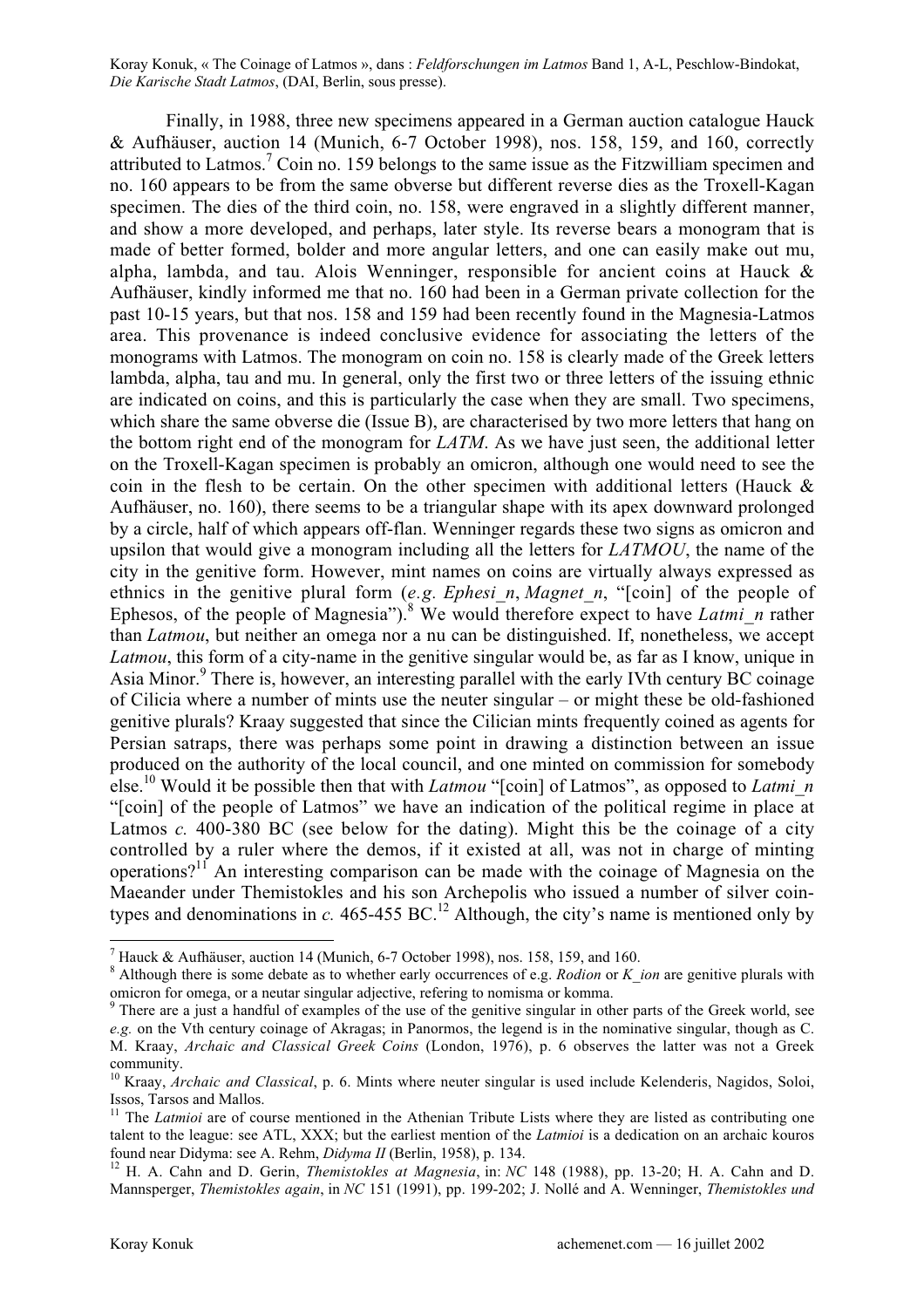the letters M-A, Themistokles' name is either advertised in full in the genitive singular form (on his staters only), or by means of the letters theta and epsilon. These two letters, theta and epsilon, often take the shape of a monogram and constitute the reverse coin-type of the fractions. The name of Themistokles' son, Archepolis, is always advertised as two twolettered monograms. This way of rendering the name of the issuing authority by means of a monogram and using it as the reverse coin-type might well have been copied by nearby Latmos later on. The use of a monogram of several letters on a coin to identify the mint is not uncommon in the Hellenistic period, but quite exceptional in *c.* 400-380 BC. The evidence for the governance of Latmos is very thin. We have no indication as to how the city was ruled in the first half of the IVth century; was it a democracy, an oligarchy or a city ruled by a dynast? The monogram *Latmou* might also refer to the sacred mountain of Latmos which was a very important place of worship from the Neolithic period onwards.13 If the 'Latmou' monogram refers to Mount Latmos, this could perhaps explain the odd shape of the early monogram (Issues A and B), which looks like the rounded peaks of a mountain. If this is right, the bearded male head on the obverse of Issue A might be the personification of the mountain.<sup>14</sup> However, an alternative and completely different way of looking at the two additional letters would be to consider them as the initial letters of the official responsible for issuing these fractions. This explanation has some relevance because of the fact that only one specific issue was concerned (Issue B, only one obverse die recorded), and not the earlier or later issues. Moreover, these two letters are a little smaller than the rest of the monogram and do not seem to form an integral part of its main body. Whoever was responsible for that issue might have put the first two letters of his name as was very commonly done. As can be seen, the problem of these additional letters cannot be resolved here and it would be wiser to wait for clearer specimens to turn up rather than speculate further.

It is likely thaty the minting of these Latmian fractions was quite modest and probably occurred over a fairly short period of time. The five known specimens are from four obverse and five reverse dies. This suggests that the material in imperfectly known and that more new dies, and probably issues, are bound to surface in the future. Three issues can be distinguished. The two coins of Issue A might be the oldest because the style of the obverse head looks less developed, stiffer than on the other coins. Both specimens depict the same male head, but on one die it looks to the left, on the other to the right. They are quite worn and this does not allow an easy identification of the head. The Fitzwilliam coin head appears to have a beard, whereas the Troxell-Kagan head was described as beardless, but this is probably due to the fact the coin is very worn. Coins of Issues B have the two additional letters on the reverse monogram; the obverse bears a young female head to the right with hair in sphendone, although the hairstyle cannot be distinguished clearly because of the coins' poor condition. The single representative of Issue C has also a young female head to the right with the hair rolled up above the neck. What distinguishes this particular coin is the shape of the monogram which is bolder and angular. In the absence of attributes, identifying the male and the female heads is not an easy task. Might the bearded male head be the personification of mount Latmos?<sup>15</sup> The city was also famous for its shrine of Endymion. However he is usually

-

*Archepolis. Eine griechische Dynastie im Perserreich und ihre Münzprägung*, in: *JNG* 48/49 (1998/1999), pp. 29-70.

<sup>&</sup>lt;sup>13</sup> The name of the city probably derives from the name of the sacred mountain, see *infra*, p. ?<br><sup>14</sup> P. ?

<sup>&</sup>lt;sup>15</sup> Although the Fitzwilliam specimen male head appears to have an individual feel to it, it would not make sense to regard it as a "portrait" of some ruler. There are no letters on the coin identifying a hypothetical ruler. In a similar vain, the male head flanked by the letters theta-epsilon that was identified as the portrait of Themistokles on the fractional coinage of Magnesia has now more convincingly been described as Hephaistos by Nollé, see footnote 11 for the references.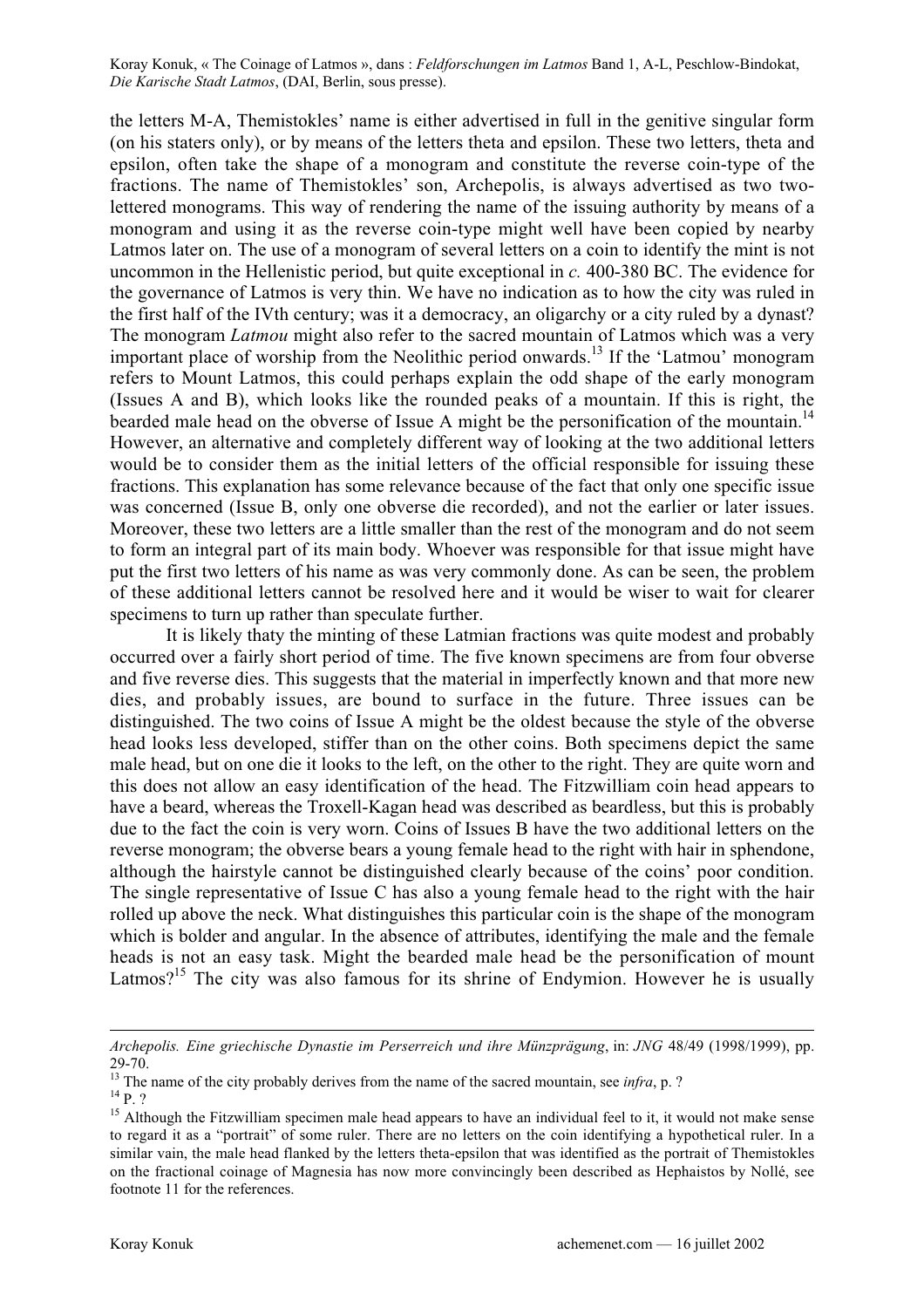depicted as a young shepherd (mainly in later Roman art).<sup>16</sup> The female head looks like an Aphrodite or a nymph, and the latter might be associated with the cult of Endymion. An obvious identification would be Selene who plays an important role in Endymion's myth.<sup>17</sup> However if the male head is not Endymion, Selene is unlikely to have been depicted.

In *Annual Report 1996*, I dated the Fitzwilliam coin to *c.* 350 BC solely on the basis of style. The fact that the Troxell-Kagan specimen was allegedly found with coins that can be dated to the first half of the IVth century BC is important evidence and consistent with my own dating.18 Having said that, one cannot exclude that the Latmian issues might well have started earlier, around 400-380 BC, at a time when several neighbouring mints such as Magnesia, Euromos, and further south, Iasos and Mylasa were striking silver fractions. An event that may be important for the dating of our Latmian fractions is the advent of a bronze coinage in several cities of the Latmian gulf such as Myus and Priene in *c.* 400 BC, and slightly later, perhaps, in Naulochos.<sup>19</sup> A close neighbour, Magnesia, also initiated a bronze coinage thereabouts. It is noteworthy that some of Latmos' closest neighbours, Myus and Naulochos, only struck small bronze coins and no silver, although new finds could change that. It is also interesting to note that while Latmos is regarded as a Carian city with a native Carian name, it preferred to use Greek rather than Carian on its coinage. This is in contrast with roughly contemporary Carian mints such as Mylasa, Keramos and Kaunos which all put the first two or three letters of their ethnics in Carian on their contemporary issues.<sup>20</sup> These cities are of course further south, well within Carian territory, whereas Latmos is on the border with Ionia where Carian influence may well have been less marked.<sup>21</sup> The first half of the IVth century BC in Latmos sees the involvement of the Hekatomnids in the city's affairs. Latmos was certainly in the hands of Mausolos and the *terminus ante quem* for the city's coinage might well be the beginning of Mausolos' rule over Latmian territory.<sup>22</sup>

All five specimens represent the same denomination with weights consistently ranging from 0.13g to 0.17g. The unique specimen of Issue C (Hauck & Aufhäuser, 158) is the bestpreserved example and weighs 0.16g. If we take into account coin-wear and oxidation, the

 $^{22}$  For the references see *infra*, p. ?

<sup>&</sup>lt;sup>16</sup> See the Endymion entry in *LIMC* and *infra*, p. ?

<sup>&</sup>lt;sup>17</sup> There exists a marble relief head identified with Selene and dated to 460-450 which is very similar to the Latmian coin depiction, see *LIMC*.

<sup>&</sup>lt;sup>18</sup> Troxell and Kagan, *Cilician and Neighbors*, p. 281. <sup>19</sup> These coins were discussed at a conference organised in Bordeaux in May 2001 on the first bronze issues of Greece and Asia Minor. Since most of the coins we mention are either unpublished or have only appeared in auction catalogues without being properly assessed, it is best to wait for the publication of the Bordeaux papers rather than give incomplete references. The neighbouring city of Pidasa might have minted a small series of bronze coins (five specimens recorded with an average weight of 0.63g) in the early fourth century, see R. Ashton in R. Ashton *et al.*, *Some Greek Coins in the British Museum*, in: *NC* 158 (1998), p. 47, n. 40, pl. 16, B. Their reverse type is two letters:  $pi - \text{iota}$  within a dotted circle, and the unusual custom of using the letters of the issuing authority as the main coin-type at Magnesia and Latmos might have found a pendant at Pidasa. This certainly reinforces the attribution of these bronzes to Pidasa by Latmos.

<sup>20</sup> For Keramos, see K. Konuk, *Coin Evidence for the Carian Name of Keramos*, in: *Kadmos* 39 (2000, forthcoming); Kaunos, see K. Konuk, *The Early Coinage of Kaunos*, in: R. Ashton and S. Hurter (ed.), *Studies in Greek Numismatics in Memory of Martin Jessop Price* (London, 1998), p. 219. For Mylasa, see K. Konuk, *The Coinage of the Hekatomnids*, (unpublished DPhil, 1998, Oxford), p. 26 which discusses a unique silver fraction (SNG von Aulock, 7807) which has on the obverse two Carian letters: *NE* that are transcribed as MU and are the first two letters of the Carian ethnic of Mylasa. A detailed study of the early coinage of Mylasa is in preparation and will appear shortly.

<sup>&</sup>lt;sup>21</sup> It must be said that very little is known about the use of Carian in Latmos. Carian inscriptions from Caria (the bulk of known Carian texts are from Egypt) are from the second half of the Vth and IVth centuries, a relatively late period by which time Latmos, at the border of Ionia and Caria, must have witnessed the dominance of Greek over Carian, at least as far as official documents were concerned such as coins and inscriptions. However, before drawing any conclusion, one should await proper excavations, the city of Latmos having so far been only explored by means of surveys. Finding inscriptions in Carian cannot be excluded.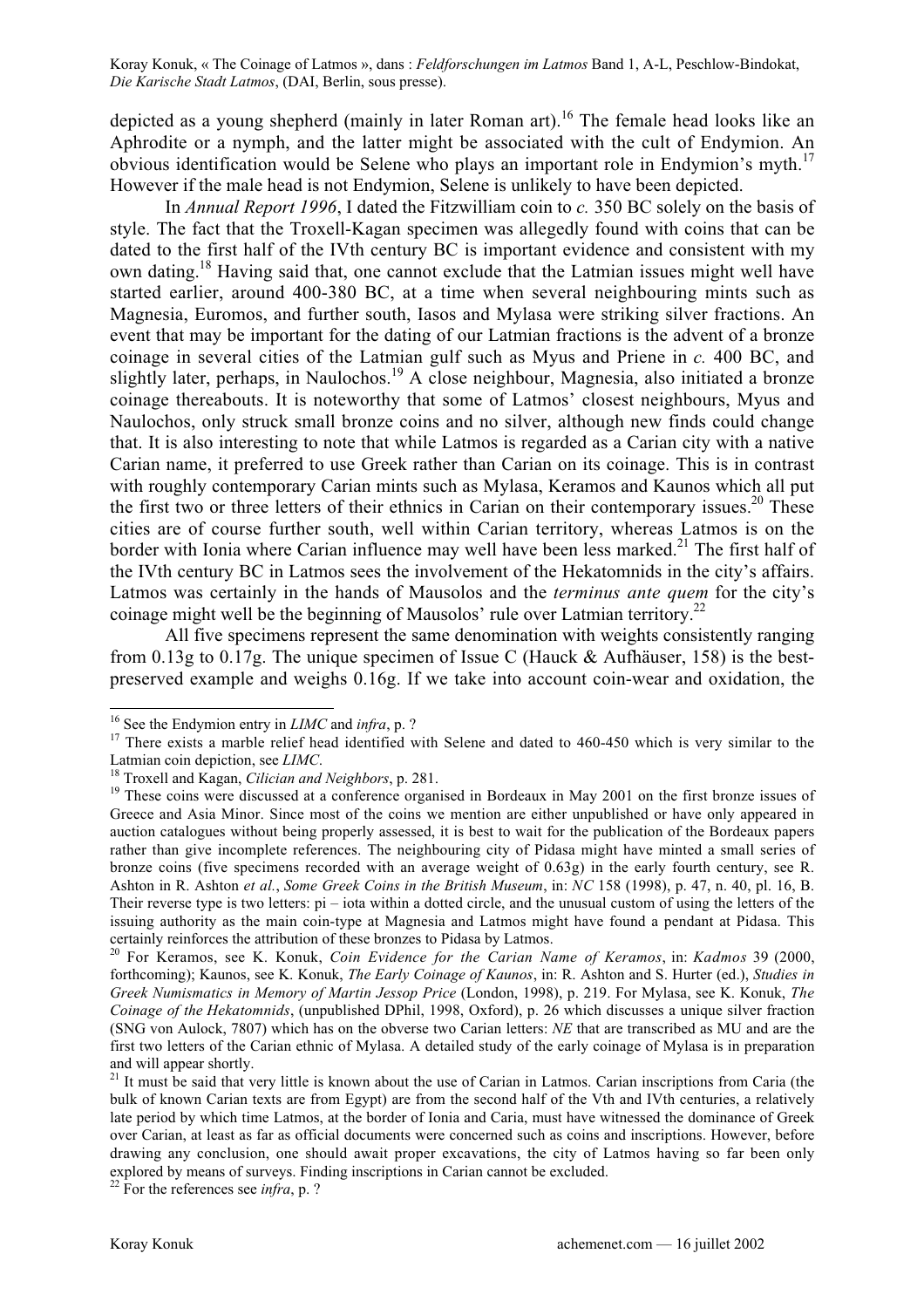weight that was aimed at was probably just under 0.20g. The most widely used standard in that area *c.* 400-380 was the Milesian standard. Miletos was still striking its prolific lionforepart obols until the end of the fifth century and the first satrap of Caria, Hekatomnos, adopted a reduced version of the Milesian standard that was already in use for the issues of Mylasa, the ancestral capital of the Hekatomnids. Tetartemoria  $(1/48<sup>th</sup>$  of a stater) on this standard were struck at Mylasa before and during Hekatomnos' rule and had a theoretical weight of *c.* 0.26g; even severely worn specimens hardly ever weigh less than  $0.20g^{23}$  Hence it is unlikely that the Milesian standard was the one in use at Latmos. Nor is Persic standard a suitable candidate, for its tetartemoria are too heavy at *c.* 0.22g. The Rhodian standard, on the other hand, was already the most popular coin-weight in Ionian and Carian mints, and Hekatomnos was among the first in mainland Caria use it for his Zeus Labraundos-type tetradrachms. The Rhodian standard tetradrachm had a theoretical weight of *c.* 15,35g with a tertartemorion at *c.* 0.16g which is quite consistent with the Latmian weights. Alternatively, and perhaps more plausibly, the Attic standard, whose tertartemorion had a theoretical weight of *c.* 0.18g, would fit the Latmian weights perfectly, and had been already in use at Magnesia under Themistokles and Archepolis; there are in fact two tetartemoria of Themistokles weighing respectively 0.17g and  $0.18g^{24}$ 

j

<sup>23</sup> For Mylasa, the coinage of Hekatomnos and the Milesian standard see K. Konuk, *Coinage of the Hekatomnids*, pp. 31-40.<br><sup>24</sup> Nollé and Wenninger, *Themistokles und Archepolis*, p. 68, Th6a.